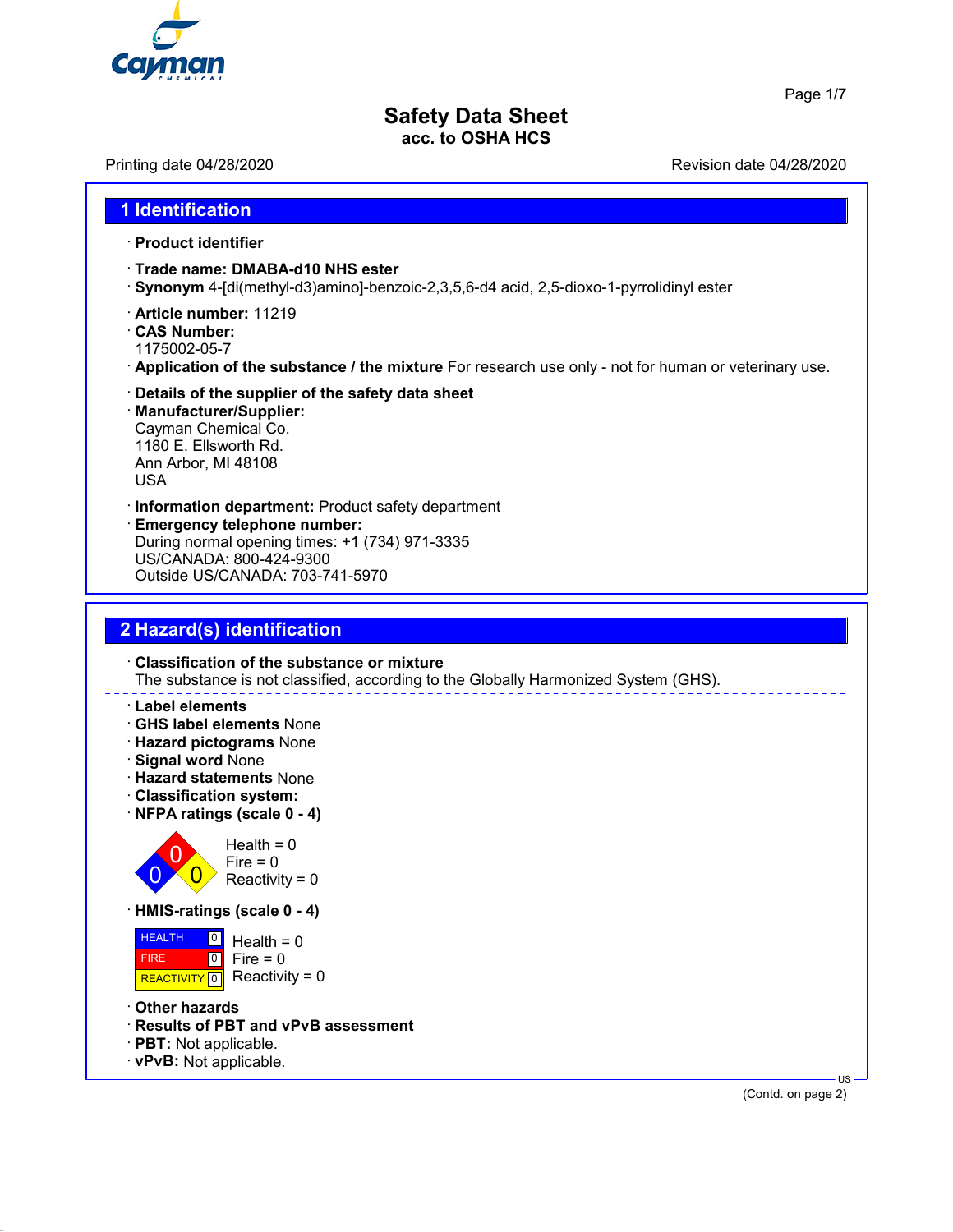Printing date 04/28/2020 **Revision date 04/28/2020** 

**Trade name: DMABA-d10 NHS ester**

(Contd. from page 1)

### **3 Composition/information on ingredients**

- · **Chemical characterization: Substances**
- · **CAS No. Description**
- 1175002-05-7 DMABA-d10 NHS ester

### **4 First-aid measures**

- · **Description of first aid measures**
- · **General information:** No special measures required.
- · **After inhalation:** Supply fresh air; consult doctor in case of complaints.
- · **After skin contact:** Generally the product does not irritate the skin.
- · **After eye contact:** Rinse opened eye for several minutes under running water.
- · **After swallowing:** If symptoms persist consult doctor.
- · **Information for doctor:**
- · **Most important symptoms and effects, both acute and delayed** May cause anemia, cough, CNS depression, drowsiness, headache, heart damage, lassitude (weakness, exhaustion), liver damage, narcosis, reproductive effects, teratogenic effects. No further relevant information available.
- · **Indication of any immediate medical attention and special treatment needed** No further relevant information available.

### **5 Fire-fighting measures**

- · **Extinguishing media**
- · **Suitable extinguishing agents:** Use fire fighting measures that suit the environment. A solid water stream may be inefficient.
- · **Special hazards arising from the substance or mixture** No further relevant information available.
- · **Advice for firefighters**
- · **Protective equipment:** No special measures required.

### **6 Accidental release measures**

- · **Personal precautions, protective equipment and emergency procedures** Not required.
- · **Environmental precautions:** Do not allow to enter sewers/ surface or ground water.
- · **Methods and material for containment and cleaning up:** Pick up mechanically.
- · **Reference to other sections**
- See Section 7 for information on safe handling.
- See Section 8 for information on personal protection equipment.

See Section 13 for disposal information.

- · **Protective Action Criteria for Chemicals**
- · **PAC-1:** Substance is not listed.
- · **PAC-2:** Substance is not listed.
- · **PAC-3:** Substance is not listed.

### **7 Handling and storage**

#### · **Handling:**

· **Precautions for safe handling** No special measures required.

(Contd. on page 3)

US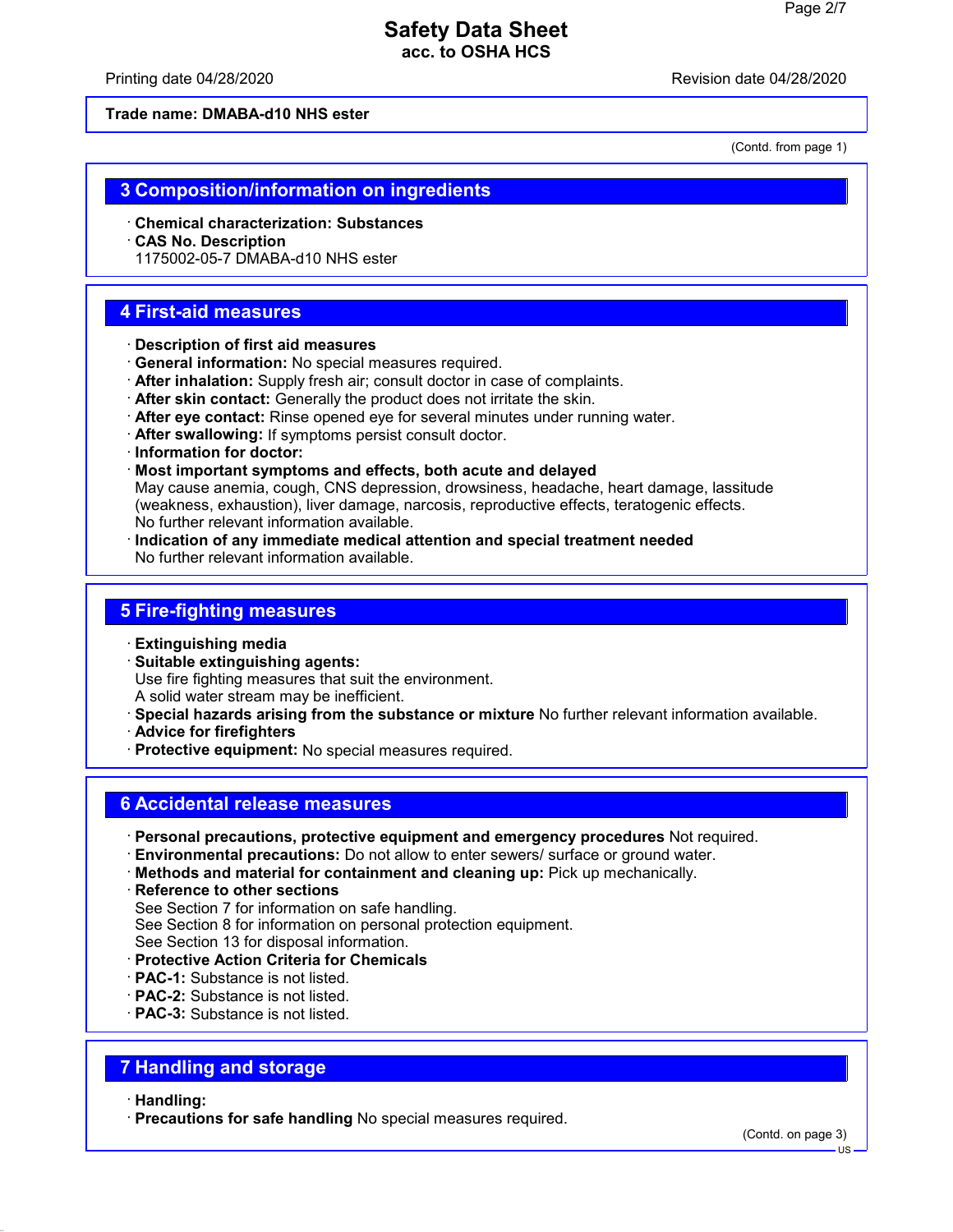Printing date 04/28/2020 **Revision date 04/28/2020** 

### **Trade name: DMABA-d10 NHS ester**

(Contd. from page 2)

- · **Information about protection against explosions and fires:** No special measures required.
- · **Conditions for safe storage, including any incompatibilities** Keep container tightly closed.
- Store in accordance with information listed on the product insert.
- · **Storage:**
- · **Requirements to be met by storerooms and receptacles:** No special requirements.
- · **Information about storage in one common storage facility:** Not required.
- · **Further information about storage conditions:** None.
- · **Specific end use(s)** No further relevant information available.

### **8 Exposure controls/personal protection**

- · **Additional information about design of technical systems:** No further data; see item 7.
- · **Control parameters**
- · **Components with limit values that require monitoring at the workplace:**
- The following constituent is the only constituent of the product which has a PEL, TLV or other recommended exposure limit.

The following constituents are the only constituents of the product which have a PEL, TLV or other recommended exposure limit.

At this time, the remaining constituent has no known exposure limits.

At this time, the other constituents have no known exposure limits.

· **Additional information:** The lists that were valid during the creation were used as basis.

#### · **Exposure controls**

- · **Personal protective equipment:**
- · **General protective and hygienic measures:**

The usual precautionary measures for handling chemicals should be followed.

- · **Breathing equipment:** Not required.
- · **Protection of hands:**

The glove material has to be impermeable and resistant to the product/ the substance/ the preparation. Due to missing tests no recommendation to the glove material can be given for the product/ the preparation/ the chemical mixture.

Selection of the glove material on consideration of the penetration times, rates of diffusion and the degradation

· **Material of gloves**

The selection of the suitable gloves does not only depend on the material, but also on further marks of quality and varies from manufacturer to manufacturer.

· **Penetration time of glove material**

The exact break through time has to be found out by the manufacturer of the protective gloves and has to be observed.

**Eye protection: Not required.** 

| Information on basic physical and chemical properties<br><b>General Information</b> |                 |  |  |  |
|-------------------------------------------------------------------------------------|-----------------|--|--|--|
| · Appearance:                                                                       |                 |  |  |  |
| Form:                                                                               | Crystalline     |  |  |  |
| Color:                                                                              | Not determined. |  |  |  |
| · Odor:                                                                             | Characteristic  |  |  |  |
| · Structural Formula                                                                | C13H4D10N2O4    |  |  |  |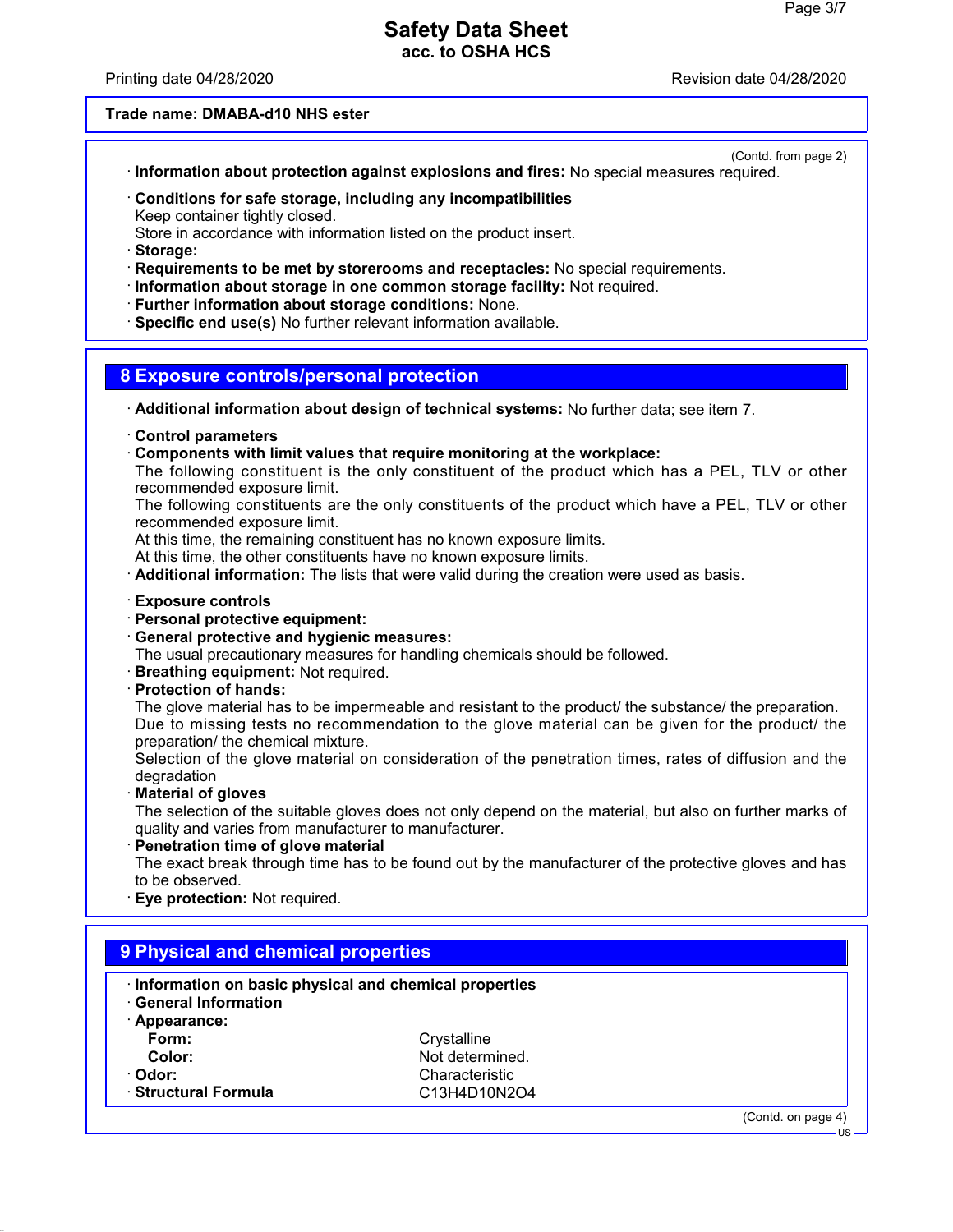Printing date 04/28/2020 **Printing date 04/28/2020** 

#### **Trade name: DMABA-d10 NHS ester**

|                                                            | (Contd. from page 3)                          |
|------------------------------------------------------------|-----------------------------------------------|
| <b>Molecular Weight</b>                                    | 272.3                                         |
| Odor threshold:                                            | Not determined.                               |
| · pH-value:                                                | Not applicable.                               |
| Change in condition                                        |                                               |
| <b>Melting point/Melting range:</b>                        | Undetermined.                                 |
| <b>Boiling point/Boiling range:</b>                        | Undetermined.                                 |
| · Flash point:                                             | Not applicable.                               |
| · Flammability (solid, gaseous):                           | Product is not flammable.                     |
| <b>Decomposition temperature:</b>                          | Not determined.                               |
| · Auto igniting:                                           | Not determined.                               |
| Danger of explosion:                                       | Product does not present an explosion hazard. |
| <b>Explosion limits:</b>                                   |                                               |
| Lower:                                                     | Not determined.                               |
| Upper:                                                     | Not determined.                               |
| · Vapor pressure:                                          | Not applicable.                               |
| Density:                                                   | Not determined.                               |
| <b>Relative density</b>                                    | Not determined.                               |
| · Vapor density                                            | Not applicable.                               |
| <b>Evaporation rate</b>                                    | Not applicable.                               |
| Solubility in / Miscibility with                           |                                               |
| Water:                                                     | Not determined.                               |
| · Partition coefficient (n-octanol/water): Not determined. |                                               |
| · Viscosity:                                               |                                               |
| Dynamic:                                                   | Not applicable.                               |
| <b>Kinematic:</b>                                          | Not applicable.                               |
| <b>SOLUBILITY</b>                                          | ~20 mg/ml in DMSO & DMF                       |
| <b>Other information</b>                                   | No further relevant information available.    |

# **10 Stability and reactivity**

- · **Reactivity** No further relevant information available.
- · **Chemical stability**
- · **Thermal decomposition / conditions to be avoided:**
- No decomposition if used according to specifications.
- · **Possibility of hazardous reactions** No dangerous reactions known.
- · **Conditions to avoid** No further relevant information available.
- · **Incompatible materials:** strong oxidizing agents
- · **Hazardous decomposition products:** carbon oxides, nitrogen oxides

(Contd. on page 5)

US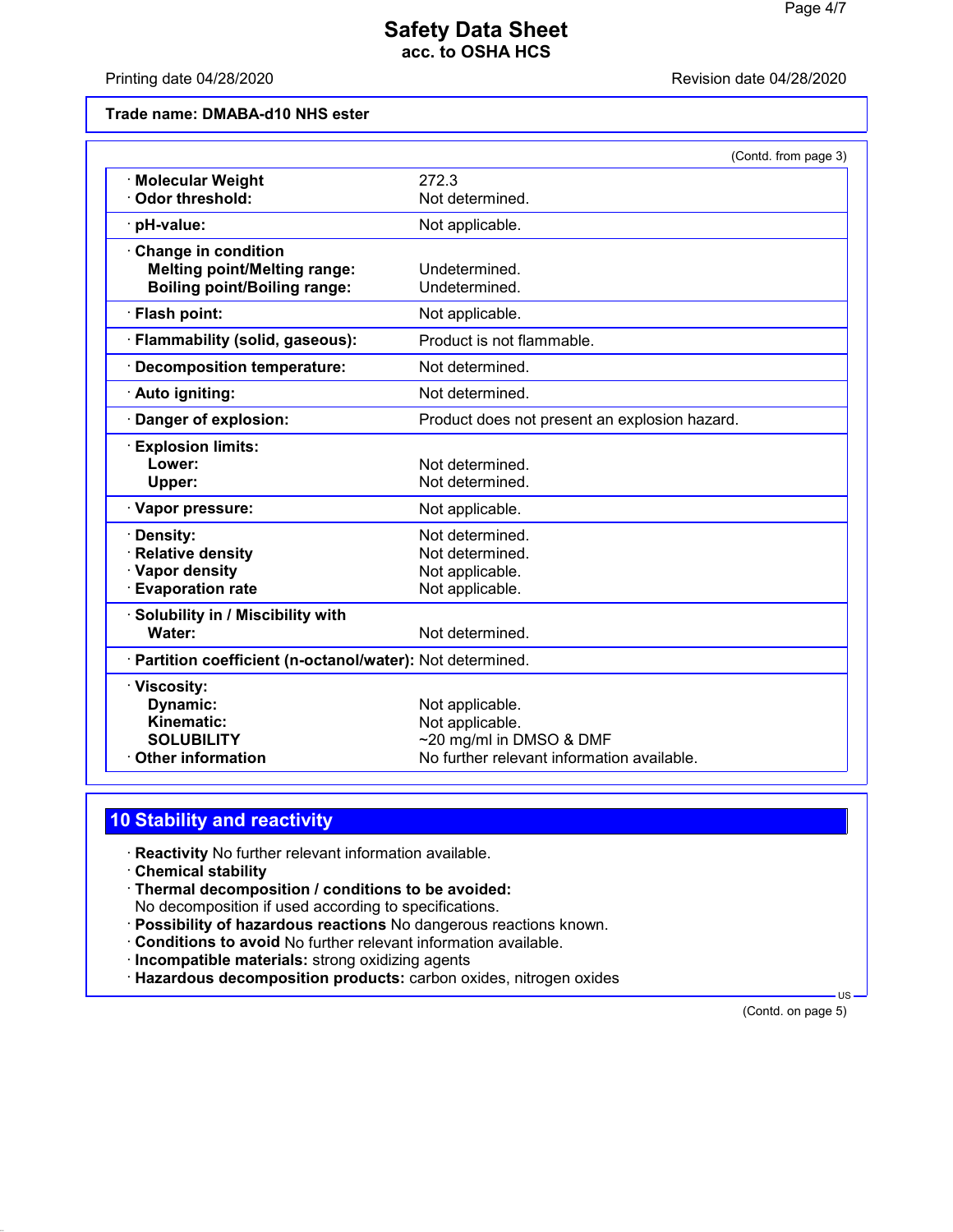Printing date 04/28/2020 **Revision date 04/28/2020** 

### **Trade name: DMABA-d10 NHS ester**

(Contd. from page 4)

### **11 Toxicological information**

- · **Information on toxicological effects**
- · **Acute toxicity:**
- · **Primary irritant effect:**
- · **on the skin:** No irritant effect.
- · **on the eye:** No irritating effect.
- · **Sensitization:** No sensitizing effects known.
- · **Additional toxicological information:**

When used and handled according to specifications, the product does not have any harmful effects according to our experience and the information provided to us. The substance is not subject to classification.

- · **Carcinogenic categories**
- · **IARC (International Agency for Research on Cancer)** Substance is not listed.
- · **NTP (National Toxicology Program)** Substance is not listed.
- · **OSHA-Ca (Occupational Safety & Health Administration)** Substance is not listed.

# **12 Ecological information**

- · **Toxicity**
- · **Aquatic toxicity:** No further relevant information available.
- · **Persistence and degradability** No further relevant information available.
- · **Behavior in environmental systems:**
- · **Bioaccumulative potential** No further relevant information available.
- · **Mobility in soil** No further relevant information available.
- · **Additional ecological information:**
- · **General notes:**
- Water hazard class 1 (Self-assessment): slightly hazardous for water

Do not allow undiluted product or large quantities of it to reach ground water, water course or sewage system.

- · **Results of PBT and vPvB assessment**
- · **PBT:** Not applicable.
- · **vPvB:** Not applicable.
- · **Other adverse effects** No further relevant information available.

### **13 Disposal considerations**

- · **Waste treatment methods**
- · **Recommendation:** Smaller quantities can be disposed of with household waste.
- · **Uncleaned packagings:**
- · **Recommendation:** Disposal must be made according to official regulations.

# **14 Transport information**

- · **UN-Number**
- **· DOT, IMDG, IATA** not regulated

(Contd. on page 6)

US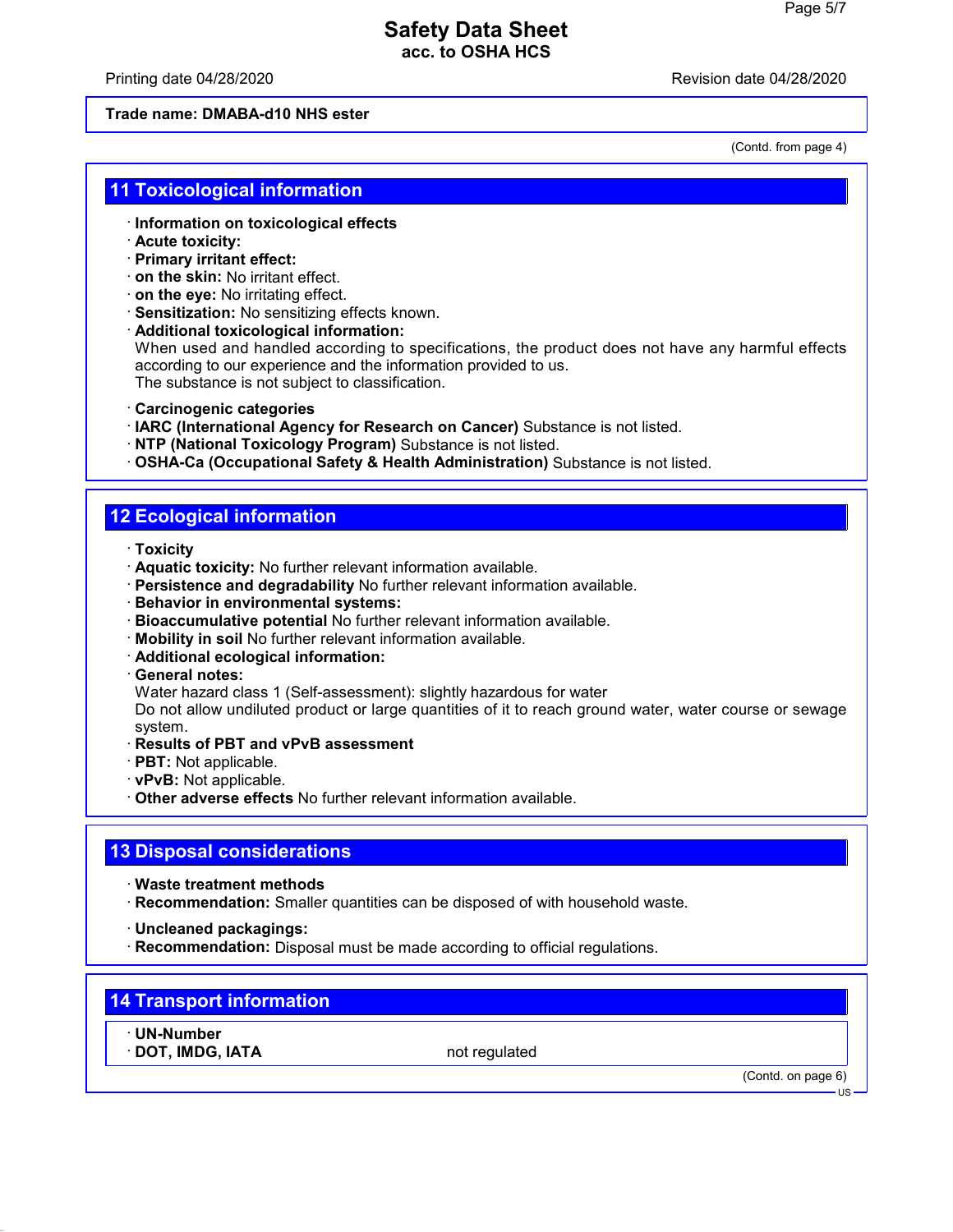#### Printing date 04/28/2020 **Revision date 04/28/2020**

**Trade name: DMABA-d10 NHS ester**

|                                                                            |                 | (Contd. from page 5) |
|----------------------------------------------------------------------------|-----------------|----------------------|
| · UN proper shipping name<br>DOT, IMDG, IATA                               | not regulated   |                      |
| Transport hazard class(es)                                                 |                 |                      |
| · DOT, ADN, IMDG, IATA<br>· Class                                          | not regulated   |                      |
| · Packing group<br>· DOT, IMDG, IATA                                       | not regulated   |                      |
| · Environmental hazards:                                                   | Not applicable. |                      |
| · Special precautions for user                                             | Not applicable. |                      |
| Transport in bulk according to Annex II of<br>MARPOL73/78 and the IBC Code | Not applicable. |                      |
| · UN "Model Regulation":                                                   | not regulated   |                      |

# **15 Regulatory information**

· **Safety, health and environmental regulations/legislation specific for the substance or mixture** · **Sara**

- · **Section 355 (extremely hazardous substances):** Substance is not listed.
- · **Section 313 (Specific toxic chemical listings):** Substance is not listed.
- · **TSCA (Toxic Substances Control Act):** Substance is not listed.
- · **Hazardous Air Pollutants** Substance is not listed.
- · **Proposition 65**
- · **Chemicals known to cause cancer:** Substance is not listed.
- · **Chemicals known to cause reproductive toxicity for females:** Substance is not listed.
- · **Chemicals known to cause reproductive toxicity for males:** Substance is not listed.
- · **Chemicals known to cause developmental toxicity:** Substance is not listed.
- · **Carcinogenic categories**
- · **EPA (Environmental Protection Agency)** Substance is not listed.
- · **TLV (Threshold Limit Value established by ACGIH)** Substance is not listed.
- · **NIOSH-Ca (National Institute for Occupational Safety and Health)** Substance is not listed.
- · **GHS label elements** None
- · **Hazard pictograms** None
- · **Signal word** None
- · **Hazard statements** None
- · **Chemical safety assessment:** A Chemical Safety Assessment has not been carried out.

# **16 Other information**

This information is based on our present knowledge. However, this shall not constitute a guarantee for any specific product features and shall not establish a legally valid contractual relationship.

- · **Department issuing SDS:** Environment protection department.
- · **Contact:** -
- · **Date of preparation / last revision** 04/28/2020 / -
- · **Abbreviations and acronyms:** IMDG: International Maritime Code for Dangerous Goods DOT: US Department of Transportation IATA: International Air Transport Association

(Contd. on page 7)

US